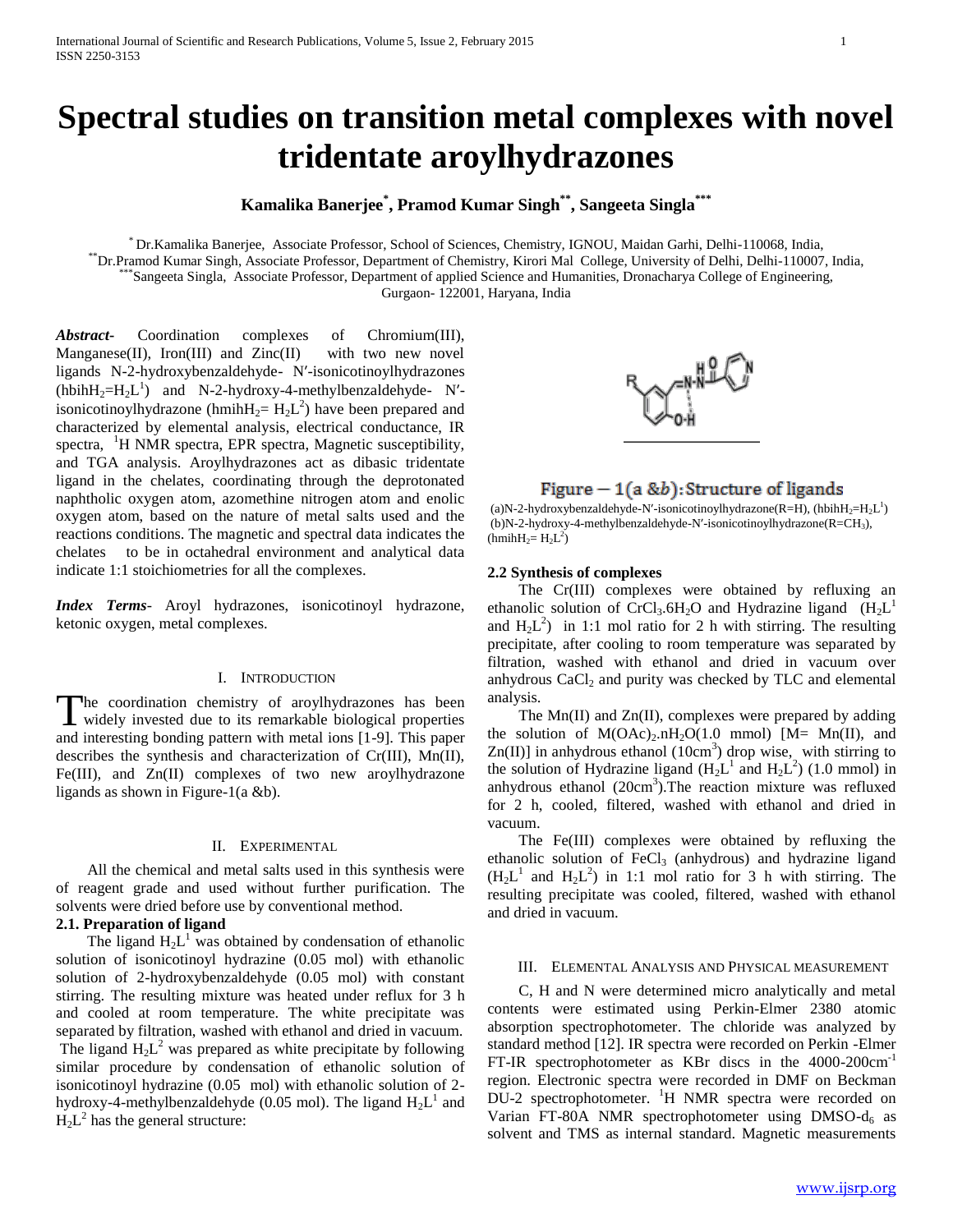were carried out at room temperature using Gouy's method employing  $Hg[Co(SCN)<sub>4</sub>]$  for calibration purpose and were corrected for diamagnetism by using Pascal's constants. Molar conductance was measured in DMF  $(10^{-3}M)$  with digital conductivity model 304 X-band. EPR spectra were recorded on JEOL JES-3XG ESR spectrometer. Thermal behavior was monitored on 8150 thermo analyzer at the heating rate of  $10^{\circ}$ C  $/min^{-1}$ .

## IV. RESULT AND DISCUSSION

 All the complexes were air-stable, non hygroscopic, decomposes at higher temperature, insoluble in common organic solvents but soluble in strong polar solvents, such as DMF and DMSO. The stoichiometries of the complexes have been deduced from elemental analysis result, (Table -1) which indicate that the ligand co-ordinate to the metal ion in 1:1 molar ratio. The melting points of the complexes are higher than that of the ligand revealing that the complexes are much more stable than the ligands. The molecular weights of the complexes could not be obtained by cryoscopy due to insolubility of the complexes in benzene/nitrobenzene.

 The molar conductance value of the complexes lies in the range of 15.7 to 27.8  $\Omega^{-1}$  mol<sup>-1</sup>cm<sup>2</sup> (at 15<sup>o</sup>C) indicating non electrolytic nature of the complexes[13],while the molar conductance of chloride complexes of Cr(III), and Fe(III) lies in the range of 80-84  $\Omega^{-1}$  mol<sup>-1</sup>cm<sup>2</sup> attributed to 1:1 electrolyte, which indicate that the chloride ion is not affected by DMF and still present in the coordination- sphere as counter ions to balance the charge only but not in coordination.

|                                        |                                                      |                    |               | Found(Calculated)% |                                            |                  |                          |                                                                                                 |  |
|----------------------------------------|------------------------------------------------------|--------------------|---------------|--------------------|--------------------------------------------|------------------|--------------------------|-------------------------------------------------------------------------------------------------|--|
| Compound                               | <b>Decompositon</b><br><b>Temperature</b><br>$(^0C)$ | <b>Color</b>       | Yield $(\% )$ | $\mathbf C$        | H                                          | ${\bf N}$        | $\mathbf M$              | Molor<br>$\mathbf{conductance}^\mathbf{a}$<br>$(\Omega^{-1}$ cm <sup>2</sup> mol <sup>-</sup> ) |  |
| $[H_2L^1]$<br>$(C_{13}H_{11}N_3O_2)$   | 170-176                                              | White              | 76            | 63.80<br>(64.73)   | 4.59<br>(4.56)                             | 17.10<br>(17.42) | $\overline{\phantom{a}}$ | $\overline{\phantom{a}}$                                                                        |  |
| [MnL <sup>1</sup> ].2H <sub>2</sub> O  | >252                                                 | <b>Brown</b>       | 79            | 46.79<br>(47.28)   | 3.10<br>(3.94)                             | 12.12<br>(12.73) | 16.25<br>(16.65)         | 22.70                                                                                           |  |
| [CrL <sup>1</sup> Cl].H <sub>2</sub> O | >242                                                 | Rust               | 81            | 44.90<br>(45.29)   | 2.92<br>(3.19)                             | 11.80<br>(12.20) | 14.59<br>(15.09)         | 26.90                                                                                           |  |
| [FeL <sup>1</sup> Cl].H <sub>2</sub> O | >262                                                 | <b>Black</b>       | 77            | 44.00<br>(44.91)   | 2.87<br>11.67<br>(3.16)<br>(12.09)         |                  | 15.07<br>(15.79)         | 82.00                                                                                           |  |
| [ZnL <sup>1</sup> ].2H <sub>2</sub> O  | >270                                                 | Orange             | 79            | 45.10<br>(45.82)   | 11.89<br>3.09(3.81)<br>(10.33)             |                  | 18.76<br>(19.21)         | 73.00                                                                                           |  |
| $[H_2L^2]$<br>$(C_{14}H_{11}N_3O_2)$   | 185-191                                              | White              | 75            | 64.92<br>(65.88)   | 4.82<br>$\overline{\phantom{0}}$<br>(5.09) |                  | $\overline{\phantom{a}}$ | $\overline{\phantom{m}}$                                                                        |  |
| [MnL <sup>2</sup> ].2H <sub>2</sub> O  | 245                                                  | Deep brown         | 76            | 47.92<br>(48.84)   | 3.94<br>11.87<br>(4.36)<br>(12.21)         |                  | 15.09<br>(15.97)         | 21.89                                                                                           |  |
| [CrL <sup>2</sup> Cl].H <sub>2</sub> O | 250                                                  | <b>Black</b>       | 81            | 46.05<br>(46.86)   | 3.19<br>11.20<br>(3.62)<br>(11.71)         |                  | 14.07<br>(14.50)         | 81.72                                                                                           |  |
| [FeL <sup>2</sup> Cl].H <sub>2</sub> O | 240                                                  | <b>Black Green</b> | 79            | 46.09<br>(46.49)   | 3.10<br>(3.59)                             | 11.06<br>(11.62) | 14.82<br>(15.18)         | 76.00                                                                                           |  |

## **Table -1: Analytical data and molar conductance for the complexes**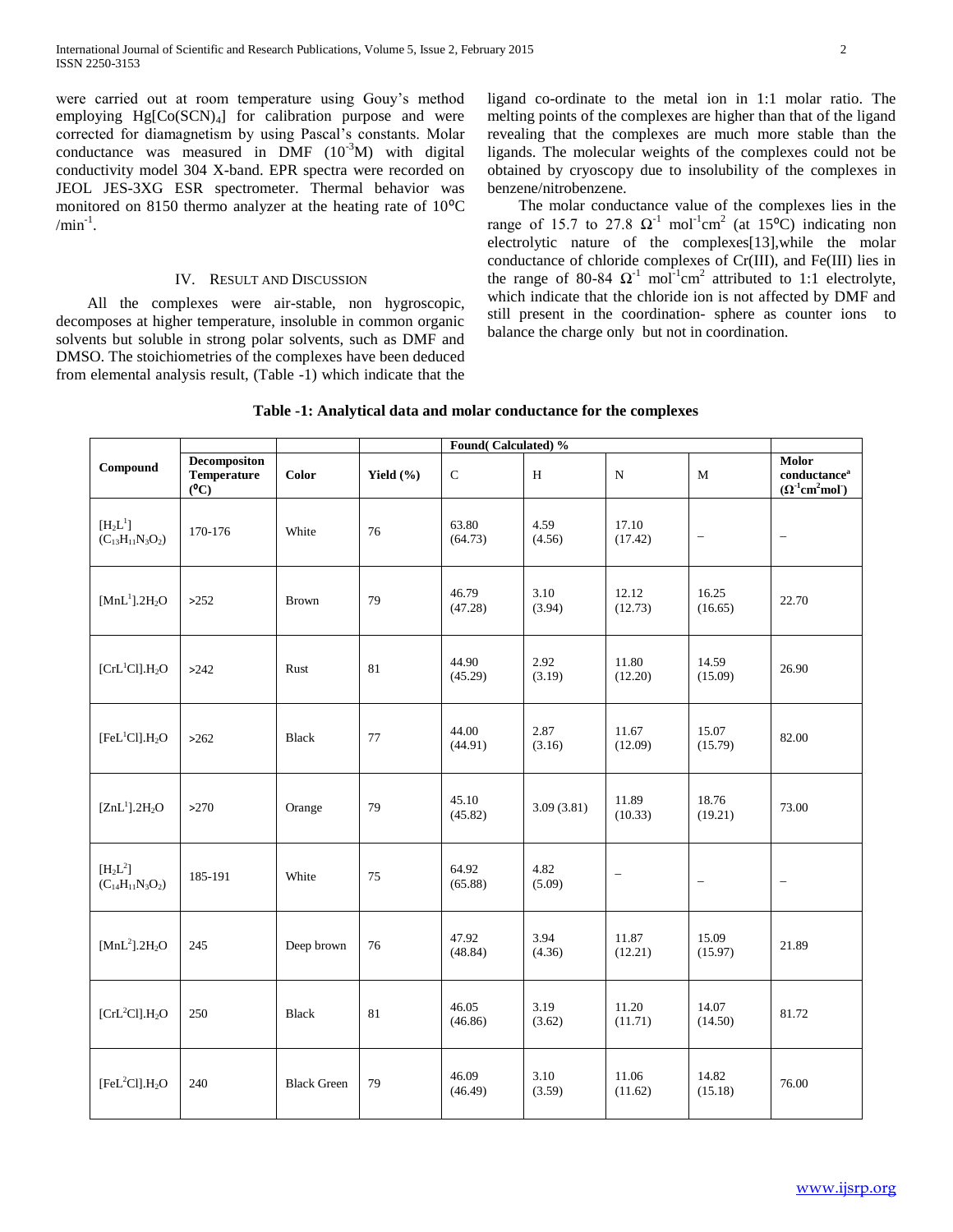| $[ZnL^2]$ .2H <sub>2</sub> O | 280 | $\sim$<br>Orange | 84 | 46.98<br>(47.40) | 3.87(4.23) | 11.12<br>(11.85) | 17.96<br>(18.45) | 23.54 |
|------------------------------|-----|------------------|----|------------------|------------|------------------|------------------|-------|
|                              |     |                  |    |                  |            |                  |                  |       |

 $a<sup>a</sup>$  Measured in 10<sup>-3</sup>M DMF solution at room temperature.

#### **4.1 Infrared spectra**

 The distinctive IR band (Table-2) of the complexes differed from the free ligands  $(H_2L^1$  and  $H_2L^2)$  which provide significant indications regarding coordination and bonding sites of the ligand. Hydrazones can exist in the keto or enol tautomeric form in the solid state. The IR spectra of the ligand shows characteristic absorption band at 3500-3530, 3156-3290, 1640- 1665, 1540-1590, 1480-1530, and 950-1030 cm<sup>-1</sup> due to v(O-H) and  $v(N-H)$ ,  $v(C=O)$ ,  $v(C=N)$ ,  $\delta(N-H)$  and  $v(N-N)$ , respectively. Absorption band at  $1640 - 1665$   $\text{cm}^{-1}$  confirms that the compound is in the keto form in solid state. The IR spectra of the compound reveal remarkable difference compared to these of the ligand.The  $v(O-H)$  band at 3500-3530 cm<sup>-1</sup> for the ligand disappear in the complex, suggesting co-ordination through deprotonated phenolic oxygen. The absorption band attributed to  $v(N-H)$ ,  $v$  $(C=O)$ , and  $\delta$  (N-H) disappeared in complexs and two new bands due to conjugate system  $v(=C=N-N=C=)$  and  $v(C-O)$ , appeared in the region  $1615$ -1640 and  $1325$ -1350 cm<sup>-1</sup>, respectively [10]. The band for  $v(C=N)$  undergoes a bathochromic shift of 15-25 cm<sup>-1</sup> in  $(H_2L^1)$  and 50-60 cm<sup>-1</sup> in  $(H_2L^2)$  and  $v(N-N)$  band shows hypsochromic shift of 35-45 cm<sup>-1</sup> in  $(H_2L^1)$  and 40-60 in  $(H_2L^2)$ , indicating that the metal ion form neutral coordination compound with the ligand in enol form through azomethine nitrogen and

amide oxygen negative ion [14]. A shift of  $v(C=N)$  band to a lower frequency is due to the conjugation of the p-orbital on the double bond with reduction of d-orbital on the metal ion with reduction of force constant. A shift of  $v(N-N)$  band to higher frequency is attributed to the electron attracting inductive effect when forming the conjugated system [10].

 The coordination of azomethine nitrogen with metal ion is further supported by the presence of new bands in the far IR region 340-370 cm<sup>-1</sup> assignable to  $v(M-N)$  for complex [11]. The characteristic absorption band at  $1565-1590$  cm<sup>-1</sup> and  $725-750$ cm<sup>-1</sup> respectively, are assignable to  $v(C=C)$ , and  $v(C-H)$  of the benzene ring ligand and complexes. The pyridine ring stretching, in plane ring deformation and out of plane ring deformation vibrations are found at  $1480 \text{ cm}^{-1}$ , 610 cm<sup>-1</sup> and  $505$  cm<sup>-1</sup> respectively in the ligands and remain unaffected in the complexes. The new absorption band at  $3290-3390$  cm<sup>-1</sup> in  $Cr(III)$ ,  $Mn(II)$ ,  $Fe(II)$  and  $Zn(II)$  complexes are assignable to stretching vibrations of the crystal water involved in two complexes. In the far IR region two new bands around 420-450 cm<sup>-1</sup> and 300-340 cm<sup>-1</sup> in complex can be assigned to  $v(M-O)$ and  $v(M-N)$  respectively.

**Table-2: IR Spectra**

| Complexes                                                                                                | $\mathbf{U}$        | $\mathbf{U}$ | $\mathbf{U}$             | $\mathbf{U}$ | $\delta$ | 17      | $\mathbf{U}$    | $\mathbf{U}$   | $\mathbf{U}$ | $\mathbf{U}$             |
|----------------------------------------------------------------------------------------------------------|---------------------|--------------|--------------------------|--------------|----------|---------|-----------------|----------------|--------------|--------------------------|
|                                                                                                          | (OH)                | $(N-H)$      |                          | $(C=N)$      | $(N-H)$  | $(N-N)$ | $(C-H)$         | $(N-H)$        | $(M-O)$      | $(M-N)$                  |
|                                                                                                          |                     |              | $(C=0)$                  |              |          |         | $^{+}$          | $^{+}$         |              |                          |
|                                                                                                          |                     |              |                          |              |          |         | $\delta$ (N-H)  | $\delta$ (C-O) |              |                          |
| $[H_2L^1]$<br>$(C_{13}H_{11}N_3O_2)$                                                                     | 3505                | 3155         | 1640                     | 1540         | 1480     | 950     | $\qquad \qquad$ |                | 435          |                          |
| $[MnL^1]$ .2H <sub>2</sub> O                                                                             | $3295^{\mathrm{a}}$ |              |                          | 1530         |          | 990     | 1640            | 1340           | 436          | 310                      |
| $\overline{\text{[CrL}^1\text{Cl} \cdot H_2\text{O}}$                                                    | $3280^a$            |              |                          | 1525         |          | 995     | 1635            | 1345           | 440          | 320                      |
| [FeL <sup>1</sup> Cl].H <sub>2</sub> O                                                                   | $3370^a$            |              | $\overline{\phantom{m}}$ | 1535         |          | 1000    | 1630            | 1335           | 448          | 330                      |
| $[ZnL^1]$ .2H <sub>2</sub> O                                                                             | 3390                |              |                          | 1550         |          | 970     | 1625            | 1345           | 420          | 335                      |
| $[H_2L^2]$<br>$(C_{14}H_{11}N_3O_2)$                                                                     | $3530$ <sup>a</sup> | 3290         | 1665                     | 1590         | 1530     | 965     | 1620            | 1325           | 436          | $\overline{\phantom{m}}$ |
| $[MnL^2]$ .2H <sub>2</sub> O                                                                             | $3240$ <sup>a</sup> |              |                          | 1560         |          | 1000    | 1665            | 1335           | 442          | 312                      |
| [CrL <sup>2</sup> Cl].H <sub>2</sub> O                                                                   | $3369$ <sup>a</sup> |              |                          | 1530         |          | 1015    | 1640            | 1340           | 450          | 315                      |
| [FeL <sup>2</sup> Cl].H <sub>2</sub> O]                                                                  | 3298 <sup>a</sup>   |              |                          | 1540         |          | 1030    | 1630            | 1345           | 425          | 335                      |
| $[ZnL^2]$ .2H <sub>2</sub> O<br>$\mathbf{A}$ and $\mathbf{A}$ and $\mathbf{A}$ are a set of $\mathbf{A}$ | $3369$ <sup>a</sup> |              |                          | 1580         |          | 1035    | 1650            | 1330           | 425          | 340                      |

<sup>a</sup>Absorption due to water molecule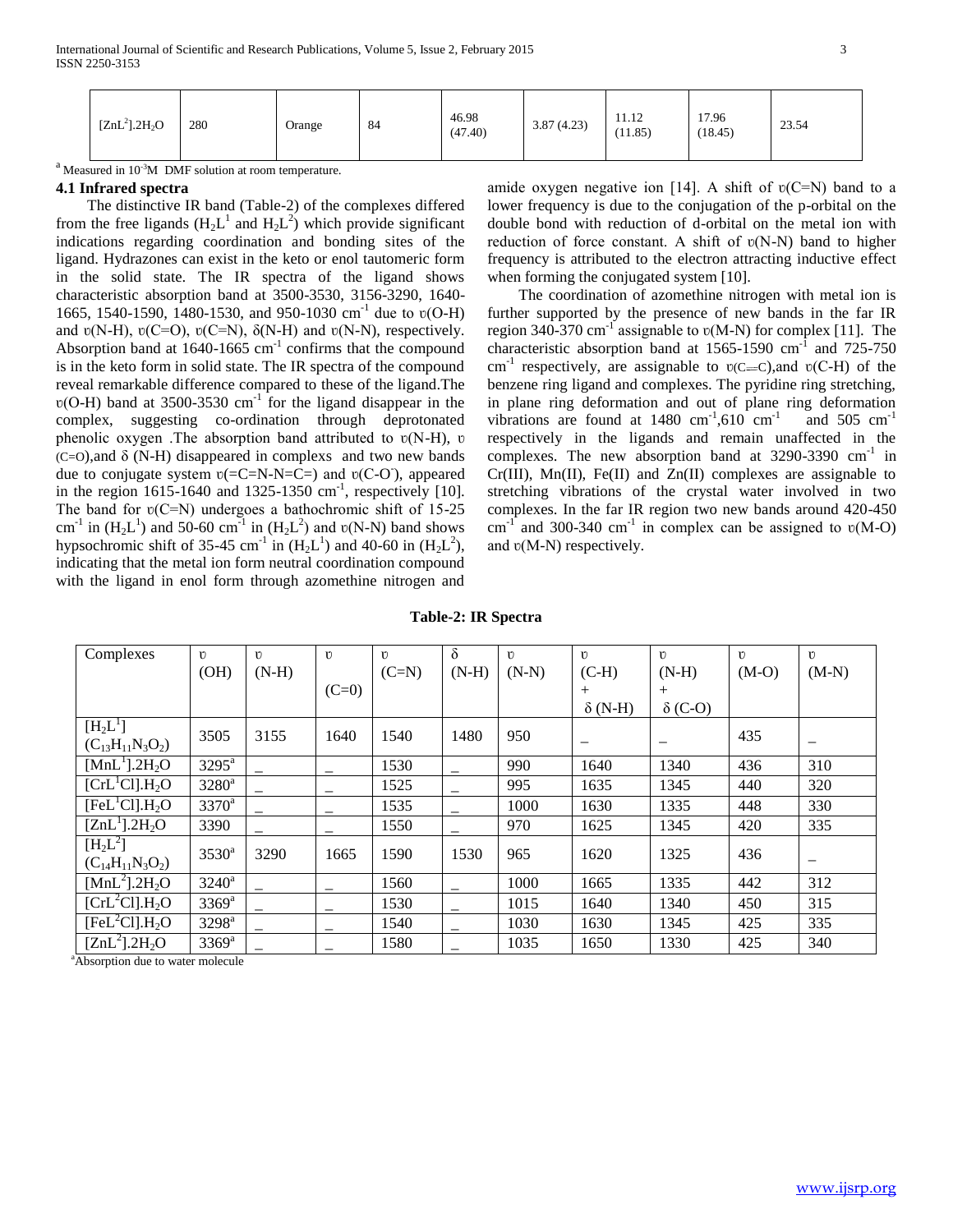## **4.2 <sup>1</sup>H NMR spectra**

<sup>1</sup>H NMR Spectra of ligands ( $H_2L^1$  and  $H_2L^2$ ) are recorded in DMSO-d<sub>6</sub>, showed two sharp singlet at  $\delta$ 10.6 and  $\delta$ 11.2 ppm are assigned to –OH and –NH protons, respectively. The downfield shift of –OH signal can be attributed to intramolecular hydrogen bonding (Figure -1). The NMR spectrum of the ligand also exhibits a NCH proton at δ8.52 ppm, isonicotinoyl proton at

δ8.15ppm and δ8.95 ppm (each as a doublet), benzene ring proton at  $\delta$ 6.5-8.40 (multiplets) and an addition peak for  $-CH_3$ protons (in  $H_2L^2$ ) at  $\delta$  3.75 ppm. The <sup>1</sup>H NMR Spectra of the complexes cannot be obtained due to interference in their magnetic properties. However it can be seen in the complexes of  $\left[$  ZnL<sup>1</sup>].2H<sub>2</sub>O, the proton signal of -OH an -NH disappears, while other signals donot show significant changes as compared to those of the ligands.This suggest that the –OH and carbonyl group coordinates to metal ions through keto-enol tautomerisation and deprotonation.This is consistent with the result of IR spectra of the compound. The  $H$  NMR spectra of other complexes cannot be obtained due to interference in their paramagnetic properties.

#### **4.3 Electronic spectra and magnetic moments**

 The assignment of various d-d transitions and charge transfer bands in the spectra of the complexes are based on the works of Lever [15] and Drago[16]. The Electronic spectra of all complexes were recorded in DMF at room temperature.

 The electronic spectra of Cr(III) complexes exhibits three bands at 18880-19120 cm<sup>-1</sup> ( $v_1$ ), 24860-25470 cm<sup>-1</sup> ( $v_2$ ), and 39900-41055 cm<sup>-1</sup> ( $v_3$ ), corresponding to  ${}^4A_{2g} \rightarrow {}^4T_{2g}(F)$  and  ${}^{4}A_{2g} \rightarrow {}^{4}T_{1g}(F)$  and  ${}^{4}A_{2g} \rightarrow {}^{4}T_{1g}(F)$  transitions respectively, characteristics of octahedral geometry around the Cr(III) ion [20].The magnetic moment value obtained for Cr(III) complexes lies in the range of 3.89-3.98BM which corresponds to octahedral field.

 The electronic spectra of Mn(II) complexes shows two bands at 18980-19200 cm<sup>-1</sup> ( $v_1$ ), and 30800-32000 cm<sup>-1</sup> ( $v_2$ ), assignable to  ${}^{6}A_{1g} \rightarrow {}^{4}T_{2g}({}^{4}G)$ , and  ${}^{6}A_{1g} \rightarrow {}^{4}T_{1g}(P)$  ( $v_2$ ) transitions respectively, corresponding to an octahedral geometry [17-18].The room temperature magnetic moments of Mn(II) complexes found in the region of 5.60-5.75 BM corresponding to fine unpaired electrons, which is indication of high spin Mn(II) octahedral complex and also the non involvement of orbital contribution[19].

 The electronic spectra of Fe(III) complexes displays bands at  $11200 - 11440$  cm<sup>-1</sup> assignable to d-d transitions while band at 14460-15960 cm<sup>-1</sup> and 24900-25689 cm<sup>-1</sup> refers to charge transfer spectra. The high magnetic susceptibility of Fe(III) complexes found in the range of 4.58-4.64 BM are consistent with octahedral geometry.

 $Zn(II)$  complexes are diamagnetic as expected for the  $d^{10}$ configuration and has not shown any d-d transitions.

#### **4.4 EPR Spectra**

 The solid state EPR spectra of Mn(II) complexes at 300 K exhibits a sextet due to electron spin-nuclear spin coupling(I=5/2)[21].The observed g value of the complexes are very close to the spin free value of 2.0023, which corresponds to the absence of spin orbital coupling in the ground state with  ${}^{6}A_1$ term without sextet term of high energy. The hyperfine structure corresponds to an isotropic coupling constant  $(A_{iso}=91\times10^{-4}cm^{-1})$  which is consistent with octahedral geometries of Mn(II) complexes, since Aiso(55Mn) in tetrahedral sites is 20-25% lower than octahedral sites [22].

 The EPR spectrum parameters obtained from Fe(III) complexes in the solid state at 300 K consist of a single broad line and the isotropic g values calculated from the isotropic spectra of the complexes are found to be 2.220 and 2.224 indicating high octahedral geometries. [23].

## **4.5 Thermal Analysis**

 TG and DTA studies were carried out on the ligand and complexes in the temperature range 25-700°C. Thermal analysis shows that there are two endothermic peaks in the DTA curve of the ligand. The first appeared at≈170  $^{\circ}C$  (H<sub>2</sub>L<sup>1</sup>) and at≈ 185<sup>o</sup>C  $(H_2L^2)$  are the melting point of the ligands because no loss of weight was observed with TG curve.The second peak appeared at 350⁰C where the weight loss on the corresponding curve indicates decomposition of the ligands, which continues up to 490  $^{\circ}$ C. All the complexes decomposes in three steps as shown by The TG curve.The Mn(II), Cr(III), Fe(III) and Zn(II) complexes lose their weight in the temperature range 120- 150°C, corresponding lattice water molecule, leading to the formation of anhydrous chelate. The presence of water molecule in the lattice suggested by IR spectra is also confirmed by thermogravimetric analysis. The organic moiety decomposed further with increasing temperature. Although the decomposed fragments of ligand could not be approximated owing to continuous weight loss as indicated by horizontal plateau on the TG curve for all complexes. The complete decomposition of ligand occurred at  $\approx 480^{\circ}$ C in all complexes. At the end of final step, i.e. 550-700<sup>o</sup>C stable metallic oxides were found [24]. The decomposition temperature of complexes as higher than ligand indicates that the thermal stability of the complexes is increased due to the ligand coordinated with metal ion to form a ring.

Summarizing our result we propose a plausible structure of these complexes as shown in Figure-2 (a & b).



(a)[ML<sup>1</sup>].2H<sub>2</sub>O(R=H) and [ML<sup>2</sup>]. 2H<sub>2</sub>O(R=CH<sub>3</sub>) where M= Mn(II), Zn(II)